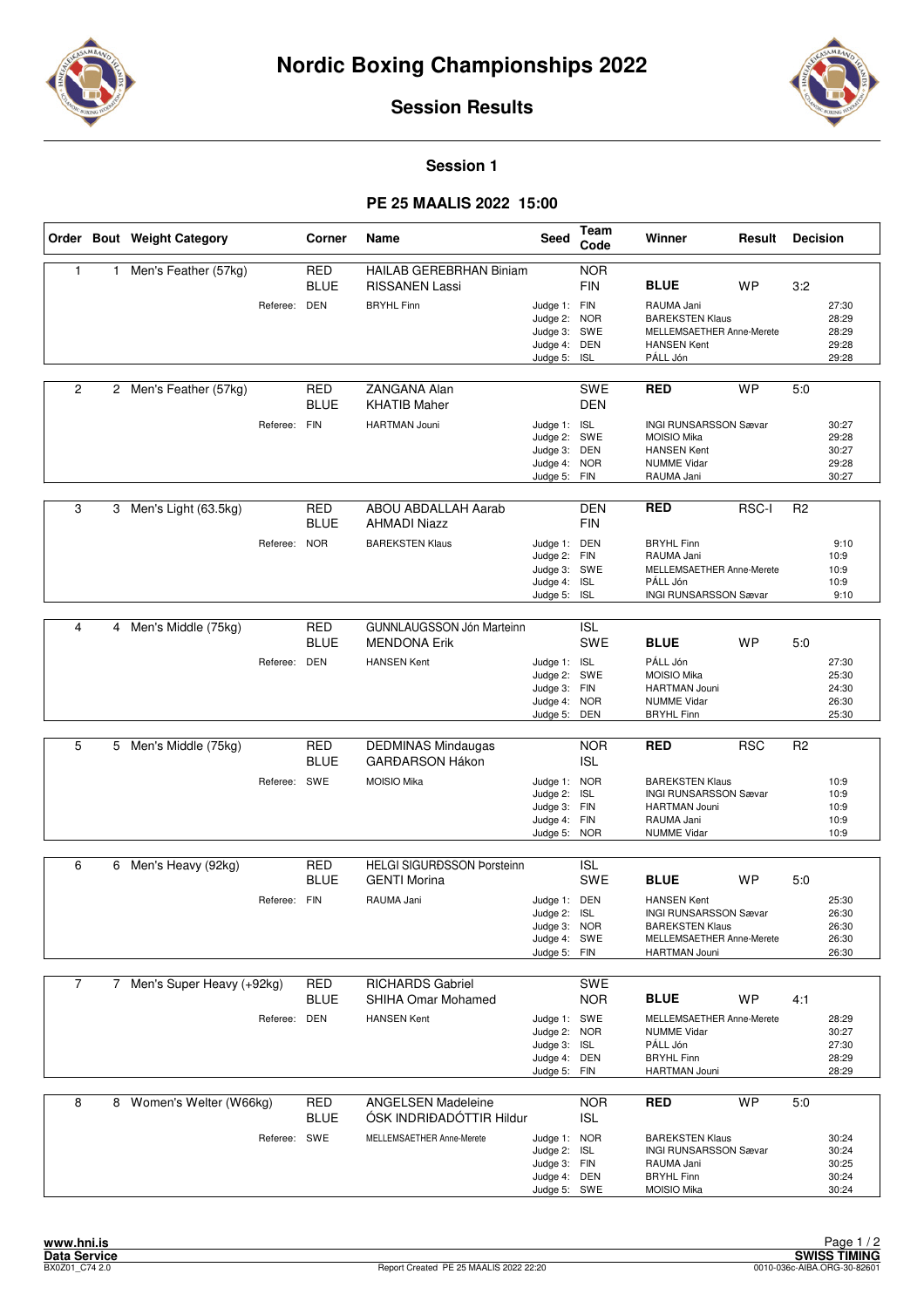



**Session 1**

#### **PE 25 MAALIS 2022 15:00**

|    |                 | Order Bout Weight Category          | Corner                    | Name                                           | Seed                                                                         | <b>Team</b><br>Code      | Winner                                                                                                                           | Result    | <b>Decision</b> |                                           |
|----|-----------------|-------------------------------------|---------------------------|------------------------------------------------|------------------------------------------------------------------------------|--------------------------|----------------------------------------------------------------------------------------------------------------------------------|-----------|-----------------|-------------------------------------------|
| 9  |                 | 9 Women's Light Middle (W70kg)      | <b>RED</b><br><b>BLUE</b> | KUUSIKKO Vilma<br><b>HOLGERSSON Love</b>       |                                                                              | <b>FIN</b><br>SWE        | <b>BLUE</b>                                                                                                                      | <b>WP</b> | 5.0             |                                           |
|    |                 | Referee:                            | <b>ISL</b>                | PÁLL Jón                                       | Judge 1: FIN<br>Judge 2: SWE<br>Judge 3: DEN<br>Judge 4:<br>Judge 5: ISL     | <b>NOR</b>               | RAUMA Jani<br><b>MOISIO Mika</b><br><b>HANSEN Kent</b><br><b>NUMME Vidar</b><br><b>INGI RUNSARSSON Sævar</b>                     |           |                 | 27:30<br>26:30<br>26:30<br>26:30<br>27:30 |
| 10 | 10 <sup>1</sup> | Women's Light Middle (W70kg)        | <b>RED</b><br><b>BLUE</b> | <b>HEDE Malena</b><br><b>KOVALAINEN Krista</b> |                                                                              | <b>SWE</b><br><b>FIN</b> | <b>BLUE</b>                                                                                                                      | <b>WP</b> | 5.0             |                                           |
|    |                 | Referee:                            | <b>NOR</b>                | <b>NUMME Vidar</b>                             | Judge 1: SWE<br>Judge 2: FIN<br>Judge 3: DEN<br>Judge 4: NOR<br>Judge 5: ISL |                          | MELLEMSAETHER Anne-Merete<br><b>HARTMAN Jouni</b><br><b>BRYHL Finn</b><br><b>BAREKSTEN Klaus</b><br><b>INGI RUNSARSSON Sævar</b> |           |                 | 27:30<br>28:29<br>28:29<br>28:29<br>28:29 |
| 11 | 11              | Youth Men's Light Middle (Y71kg)    | <b>RED</b><br><b>BLUE</b> | <b>JONSSON Jonathan</b><br>DUDAEY Khamid K.    |                                                                              | <b>SWE</b><br><b>NOR</b> | <b>RED</b>                                                                                                                       | <b>WP</b> | 5:0             |                                           |
|    |                 | Referee: FIN                        |                           | <b>HARTMAN Jouni</b>                           | Judge 1: SWE<br>Judge 2: NOR<br>Judge 3: ISL<br>Judge 4: DEN<br>Judge 5: FIN |                          | MELLEMSAETHER Anne-Merete<br><b>BAREKSTEN Klaus</b><br>PÁLL Jón<br><b>HANSEN Kent</b><br>RAUMA Jani                              |           |                 | 30:26<br>30:26<br>30:27<br>30:26<br>30:27 |
| 12 |                 | 12 Youth Women's Light Fly (WY50kg) | <b>RED</b><br><b>BLUE</b> | JÄRVINEN Pia<br><b>ROSSHAUG Sofie</b>          |                                                                              | <b>FIN</b><br><b>DEN</b> | <b>BLUE</b>                                                                                                                      | <b>WP</b> | 5:0             |                                           |
|    |                 | Referee: ISL                        |                           | <b>INGI RUNSARSSON Sævar</b>                   | Judge 1: DEN<br>Judge 2: FIN<br>Judge 3: NOR<br>Judge 4: SWE<br>Judge 5: ISL |                          | <b>BRYHL Finn</b><br>RAUMA Jani<br><b>NUMME Vidar</b><br><b>MOISIO Mika</b><br>PÁLL Jón                                          |           |                 | 27:30<br>27:30<br>27:30<br>27:30<br>27:30 |
| 13 |                 | 13 Youth Women's Light (WY60kg)     | <b>RED</b><br><b>BLUE</b> | <b>FRANTSI Yessica</b><br><b>ENGE Julie</b>    |                                                                              | <b>FIN</b><br><b>NOR</b> | <b>RED</b>                                                                                                                       | <b>WP</b> | 5:0             |                                           |
|    |                 | Referee: SWE                        |                           | MELLEMSAETHER Anne-Merete                      | Judge 1: SWE<br>Judge 2: FIN<br>Judge 3: NOR<br>Judge 4: DEN<br>Judge 5: ISL |                          | <b>MOISIO Mika</b><br><b>HARTMAN Jouni</b><br><b>BAREKSTEN Klaus</b><br><b>HANSEN Kent</b><br>PÁLL Jón                           |           |                 | 29:28<br>29:28<br>29:28<br>30:27<br>29:28 |

**LEGEND**<br>Rn **Rn** Round number **RSC** Referee Stops Contest **RSC-I** Referee Stops Contest – Injury **WP** Win on points Page 2/2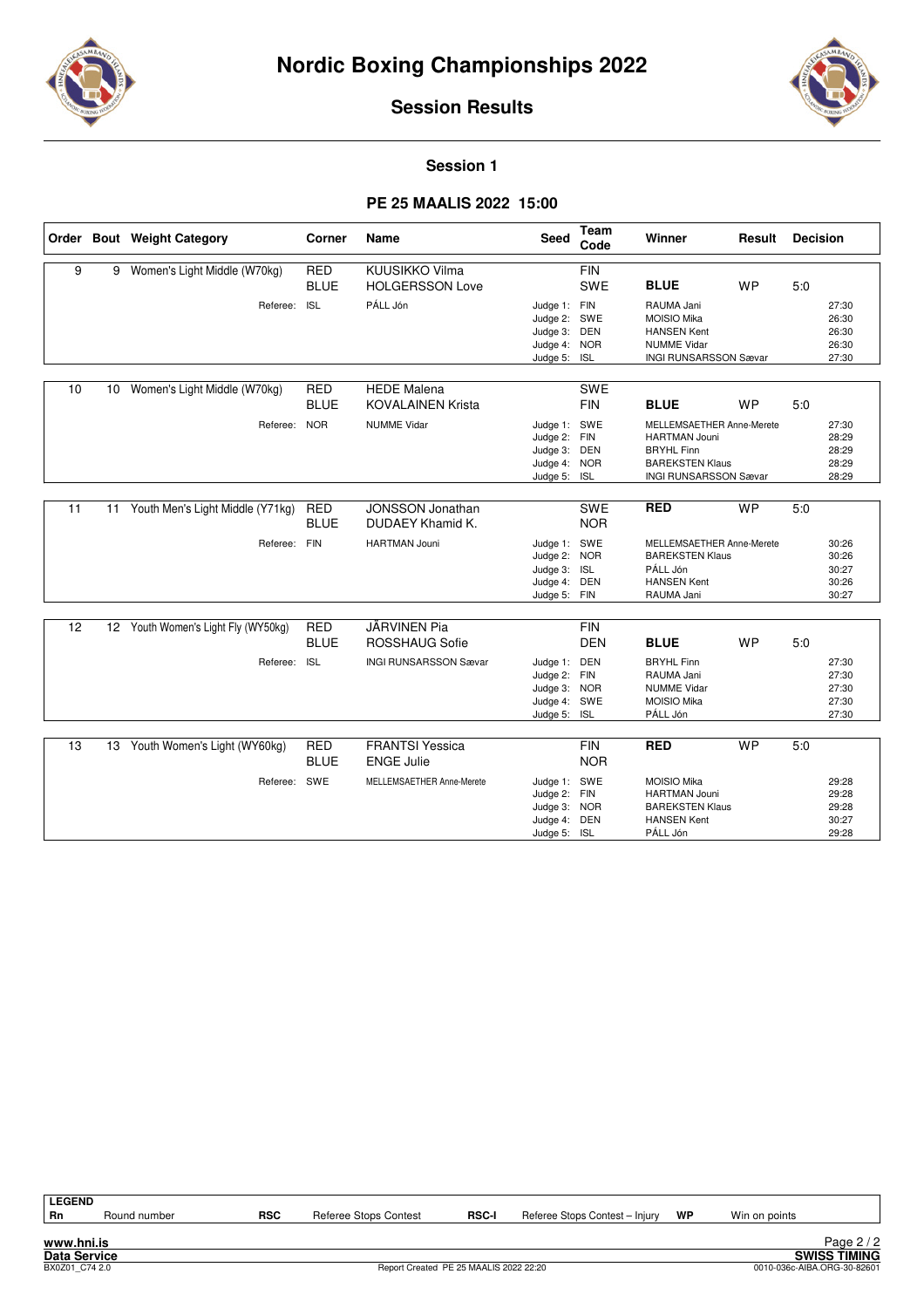



### **Session 2**

# **SAT 26 MAR 2022 12:00**

|                |    | Order Bout Weight Category            | Corner                    | Name                                                              | Seed                                                                         | Team<br>Code             | Winner                                                                                                                    | Result     | <b>Decision</b> |                                                 |
|----------------|----|---------------------------------------|---------------------------|-------------------------------------------------------------------|------------------------------------------------------------------------------|--------------------------|---------------------------------------------------------------------------------------------------------------------------|------------|-----------------|-------------------------------------------------|
| 1              | 14 | Men's Light (60kg)                    | <b>RED</b><br><b>BLUE</b> | REDOUANE Kay<br><b>JENSEN Frederik</b>                            |                                                                              | SWE<br>DEN               | <b>BLUE</b>                                                                                                               | <b>WP</b>  | 5:0             |                                                 |
|                |    | Referee: NOR                          |                           | <b>NUMME Vidar</b>                                                | Judge 1: SWE<br>Judge 2: DEN<br>Judge 3: FIN<br>Judge 4: ISL<br>Judge 5: NOR |                          | <b>MOISIO Mika</b><br><b>HANSEN Kent</b><br>RAUMA Jani<br><b>INGI RUNSARSSON Sævar</b><br><b>BAREKSTEN Klaus</b>          |            |                 | 27:30<br>27:30<br>28:29<br>28:29<br>28:29       |
| 2              | 15 | Men's Cruiser (86kg)                  | <b>RED</b><br><b>BLUE</b> | <b>GAUTI HALLDÓRSSON Elmar</b><br><b>SKARVOLD IVERSEN Andreas</b> |                                                                              | <b>ISL</b><br><b>NOR</b> | <b>BLUE</b>                                                                                                               | WP         | 3:2             |                                                 |
|                |    | Referee: FIN                          |                           | <b>HARTMAN Jouni</b>                                              | Judge 1: SWE<br>Judge 2: ISL<br>Judge 3: NOR<br>Judge 4:<br>Judge 5: FIN     | DEN                      | MELLEMSAETHER Anne-Merete<br>PÁLL Jón<br><b>BAREKSTEN Klaus</b><br><b>BRYHL Finn</b><br>RAUMA Jani                        |            |                 | 28:29<br>29:28<br>28:29<br>27:30<br>29:28       |
| 3              | 16 | Women's Light Welter (W63kg)          | RED<br><b>BLUE</b>        | <b>VALTANEN Anette</b><br><b>RAOOF Emira</b>                      |                                                                              | <b>FIN</b><br>SWE        | <b>RED</b>                                                                                                                | <b>WP</b>  | 5:0             |                                                 |
|                |    | Referee: ISL                          |                           | <b>INGI RUNSARSSON Sævar</b>                                      | Judge 1: NOR<br>Judge 2: FIN<br>Judge 3: SWE<br>Judge 4: DEN<br>Judge 5:     | <b>ISL</b>               | <b>NUMME Vidar</b><br>RAUMA Jani<br>MELLEMSAETHER Anne-Merete<br><b>HANSEN Kent</b><br>PÁLL Jón                           |            |                 | 29:28<br>30:27<br>29:28<br>29:28<br>29:28       |
| 4              |    | 17 Youth Men's Light Welter (Y63.5kg) | RED                       | MAGNÚSSON Hafbór                                                  |                                                                              | <b>ISL</b>               | <b>RED</b>                                                                                                                | <b>WP</b>  | 4:1             |                                                 |
|                |    |                                       | <b>BLUE</b>               | <b>EKHAMRE Elliot</b>                                             |                                                                              | SWE                      |                                                                                                                           |            |                 |                                                 |
|                |    | Referee: DEN                          |                           | <b>BRYHL Finn</b>                                                 | Judge 1: DEN<br>Judge 2: ISL<br>Judge 3: SWE<br>Judge 4: FIN<br>Judge 5: NOR |                          | <b>HANSEN Kent</b><br>PÁLL Jón<br><b>MOISIO Mika</b><br><b>HARTMAN Jouni</b><br><b>BAREKSTEN Klaus</b>                    |            |                 | * 28:28<br>29:27<br>27:29<br>* 28:28<br>* 28:28 |
|                |    |                                       |                           |                                                                   |                                                                              |                          |                                                                                                                           |            |                 |                                                 |
| 5              |    | 18 Youth Men's Welter (Y67kg)         | <b>RED</b><br><b>BLUE</b> | SRÖMHAUG Erik<br>ZINOVIY Dragan                                   |                                                                              | <b>NOR</b><br>SWE        | <b>BLUE</b>                                                                                                               | ABD        | R <sub>2</sub>  |                                                 |
|                |    | Referee: FIN                          |                           | RAUMA Jani                                                        | Judge 1: DEN<br>Judge 2: NOR<br>Judge 3: SWE<br>Judge 4: ISL<br>Judge 5: ISL |                          | <b>HANSEN Kent</b><br><b>NUMME Vidar</b><br>MELLEMSAETHER Anne-Merete<br>PÁLL Jón<br><b>INGI RUNSARSSON Sævar</b>         |            |                 | 8:10<br>9:10<br>8:10<br>9:10<br>8:10            |
| 6              |    | 19 Youth Men's Welter (Y67kg)         | <b>RED</b>                | <b>BAUER Lukas</b>                                                |                                                                              | <b>DEN</b>               | <b>RED</b>                                                                                                                | <b>RSC</b> | R <sub>2</sub>  |                                                 |
|                |    |                                       | <b>BLUE</b>               | <b>HELGASON Mikael</b>                                            |                                                                              | <b>ISL</b>               |                                                                                                                           |            |                 |                                                 |
|                |    | Referee: SWE                          |                           | MELLEMSAETHER Anne-Merete                                         | Judge 1: ISL<br>Judge 2: NOR<br>Judge 3: FIN<br>Judge 4: DEN<br>Judge 5: SWE |                          | <b>INGI RUNSARSSON Sævar</b><br><b>BAREKSTEN Klaus</b><br><b>HARTMAN Jouni</b><br><b>BRYHL Finn</b><br><b>MOISIO Mika</b> |            |                 | 10:9<br>10:8<br>10:8<br>10:9<br>10:8            |
| $\overline{7}$ |    | 20 Youth Men's Light Middle (Y71kg)   | <b>RED</b>                | <b>HOVELING Victor</b>                                            |                                                                              | <b>DEN</b>               | <b>RED</b>                                                                                                                | <b>WP</b>  | 4:1             |                                                 |
|                |    | Referee: NOR                          | BLUE                      | <b>JONSSON Jonathan</b><br><b>BAREKSTEN Klaus</b>                 | Judge 1: FIN                                                                 | SWE                      | RAUMA Jani                                                                                                                |            |                 | 27:28                                           |
|                |    |                                       |                           |                                                                   | Judge 2: SWE<br>Judge 3: DEN<br>Judge 4: NOR<br>Judge 5: ISL                 |                          | MOISIO Mika<br><b>HANSEN Kent</b><br><b>NUMME Vidar</b><br>PÁLL Jón                                                       |            |                 | 30:25<br>30:25<br>29:26<br>28:27                |
| 8              |    | 21 Youth Men's Light Middle (Y71kg)   | <b>RED</b><br><b>BLUE</b> | NOIOSO Jimi<br><b>GUĐNASON</b> Ísak                               |                                                                              | <b>FIN</b><br><b>ISL</b> | <b>RED</b>                                                                                                                | <b>RSC</b> | R1              |                                                 |
|                |    | Referee: SWE                          |                           | <b>MOISIO Mika</b>                                                | Judge 1: DEN<br>Judge 2: FIN<br>Judge 3: ISL<br>Judge 4: SWE<br>Judge 5: NOR |                          | <b>BRYHL Finn</b><br>RAUMA Jani<br><b>INGI RUNSARSSON Sævar</b><br>MELLEMSAETHER Anne-Merete<br><b>NUMME Vidar</b>        |            |                 |                                                 |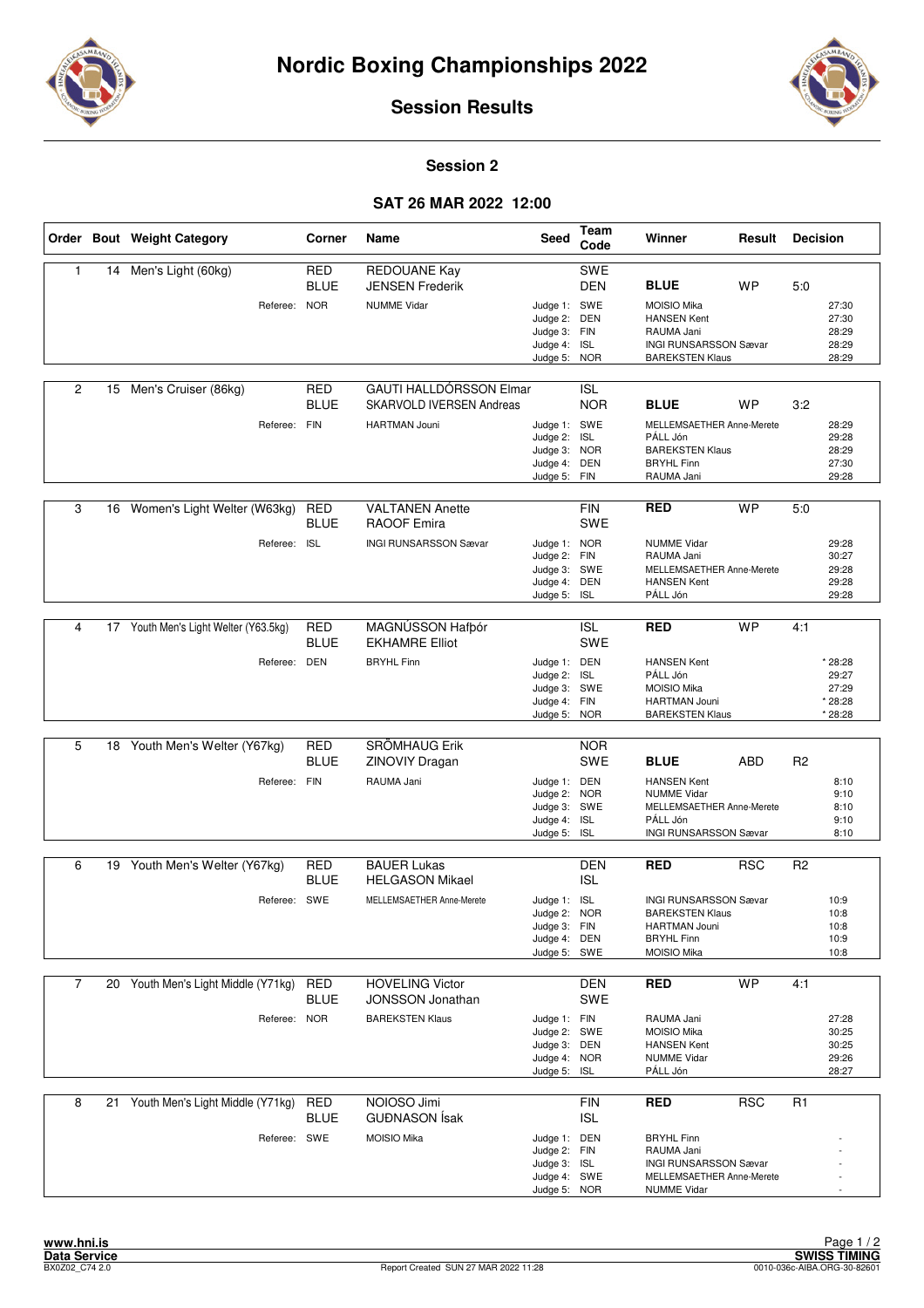



#### **Session 2**

# **SAT 26 MAR 2022 12:00**

|    |    | Order Bout Weight Category          | Corner                    | Name                                        | <b>Seed</b>                                                              | Team<br>Code             | Winner                                                                                                                     | Result    | <b>Decision</b> |                                           |
|----|----|-------------------------------------|---------------------------|---------------------------------------------|--------------------------------------------------------------------------|--------------------------|----------------------------------------------------------------------------------------------------------------------------|-----------|-----------------|-------------------------------------------|
| 9  | 22 | Youth Men's Middle (Y75kg)          | <b>RED</b><br><b>BLUE</b> | ÖRN Ölver<br><b>HARSTEDT Axel</b>           |                                                                          | <b>ISL</b><br><b>SWE</b> | <b>BLUE</b>                                                                                                                | <b>WP</b> | 5.0             |                                           |
|    |    | Referee:                            | <b>DEN</b>                | <b>HANSEN Kent</b>                          | Judge 1: FIN<br>Judge 2: SWE<br>Judge 3: ISL<br>Judge 4:<br>Judge 5: FIN | <b>NOR</b>               | <b>HARTMAN Jouni</b><br>MELLEMSAETHER Anne-Merete<br>PÁLL Jón<br><b>BAREKSTEN Klaus</b><br>RAUMA Jani                      |           |                 | 27:30<br>27:30<br>28:29<br>27:30<br>27:30 |
| 10 | 23 | Youth Women's Light Fly (WY50kg)    | <b>RED</b><br><b>BLUE</b> | <b>DAHLQUIST Isabelle</b><br>ROSSHAUG Sofie |                                                                          | <b>SWE</b><br><b>DEN</b> | <b>BLUE</b>                                                                                                                | <b>WP</b> | 5:0             |                                           |
|    |    | Referee:                            | <b>ISL</b>                | PÁLL Jón                                    | Judge 1:<br>Judge 2:<br>Judge 3: ISL<br>Judge 4: NOR<br>Judge 5: FIN     | SWE<br>DEN               | <b>MOISIO Mika</b><br><b>BRYHL Finn</b><br><b>INGI RUNSARSSON Sævar</b><br><b>NUMME Vidar</b><br><b>HARTMAN Jouni</b>      |           |                 | 26:30<br>25:30<br>24:30<br>25:30<br>24:30 |
| 11 |    | 24 Youth Women's Light (WY60kg)     | <b>RED</b><br><b>BLUE</b> | MÄKINEN Teresa<br><b>FRANTSI Yessica</b>    |                                                                          | <b>FIN</b><br><b>FIN</b> | <b>RED</b>                                                                                                                 | <b>WP</b> | 5.0             |                                           |
|    |    | Referee:                            | <b>NOR</b>                | <b>NUMME Vidar</b>                          | Judge 1: SWE<br>Judge 2: DEN<br>Judge 3: SWE<br>Judge 4:<br>Judge 5: DEN | <b>ISL</b>               | MELLEMSAETHER Anne-Merete<br><b>HANSEN Kent</b><br><b>MOISIO Mika</b><br><b>INGI RUNSARSSON Sævar</b><br><b>BRYHL Finn</b> |           |                 | 30:27<br>30:27<br>30:27<br>30:27<br>30:27 |
| 12 | 25 | Youth Women's Light Welter (WY63kg) | <b>RED</b><br><b>BLUE</b> | <b>MELGARD Sara</b><br><b>JOKINEN Viivi</b> |                                                                          | <b>NOR</b><br><b>FIN</b> | <b>BLUE</b>                                                                                                                | <b>WP</b> | 4:1             |                                           |
|    |    | Referee:                            | <b>DEN</b>                | <b>BRYHL Finn</b>                           | Judge 1:<br>Judge 2: NOR<br>Judge 3: SWE<br>Judge 4:<br>Judge 5: DEN     | FIN<br>ISL               | <b>HARTMAN Jouni</b><br><b>BAREKSTEN Klaus</b><br>MELLEMSAETHER Anne-Merete<br>PÁLL Jón<br><b>HANSEN Kent</b>              |           |                 | 28:29<br>29:28<br>28:29<br>28:29<br>27:30 |

| <b>LEGEND</b><br>WP | Preferred winner<br>Win on points | ABD | Abandon | <b>Rn</b> | Round number | <b>RSC</b> | <b>Referee Stops Contest</b> |
|---------------------|-----------------------------------|-----|---------|-----------|--------------|------------|------------------------------|
| www.hni.is          |                                   |     |         |           |              |            | Page $2/2$                   |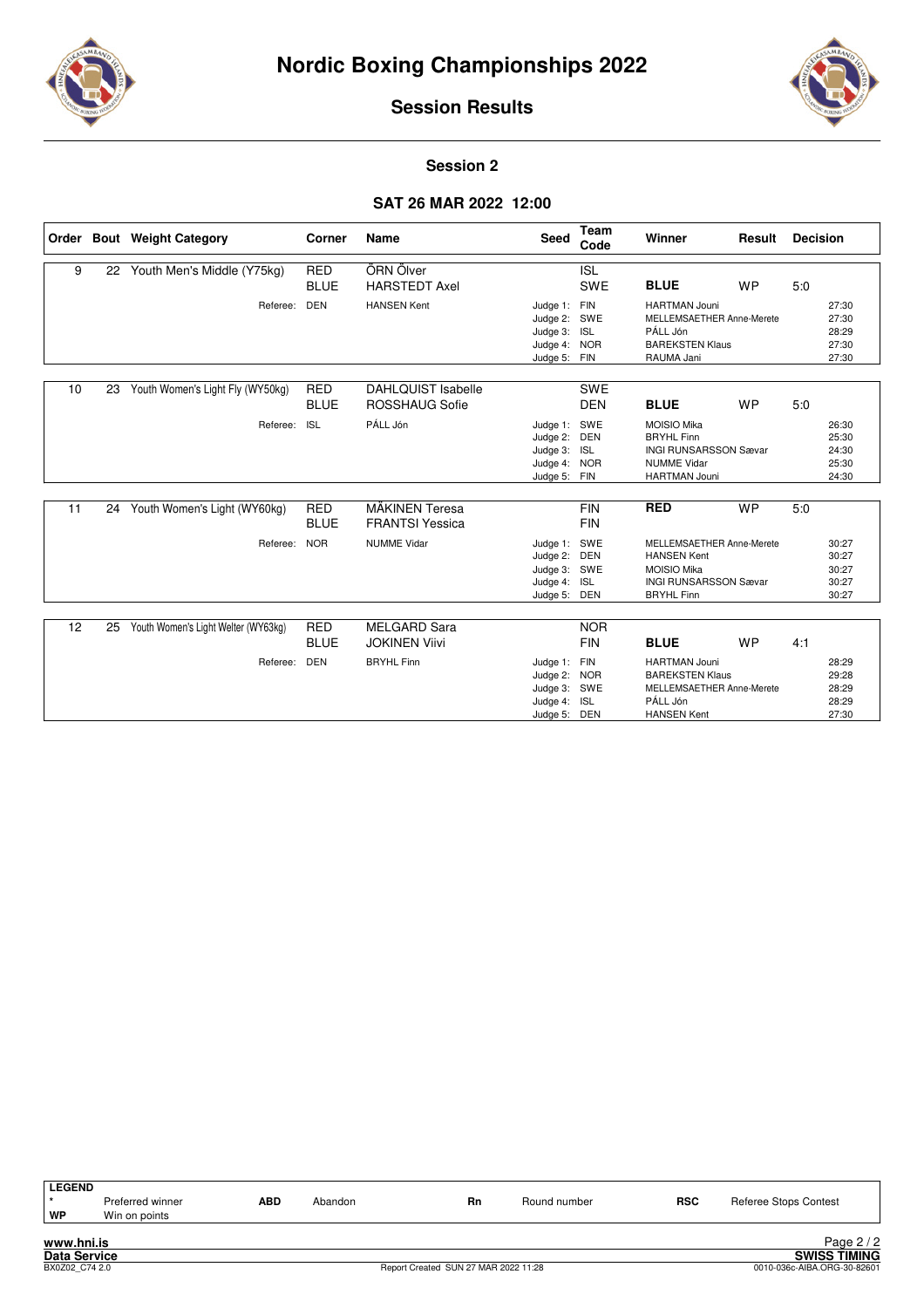



### **Session 3**

# **SAT 26 MAR 2022 17:00**

|                         |    | Order Bout Weight Category   |              | Corner                    | Name                                              | <b>Seed</b>                                                                  | Team<br>Code             | Winner                                                                                                           | Result    | <b>Decision</b> |                                           |
|-------------------------|----|------------------------------|--------------|---------------------------|---------------------------------------------------|------------------------------------------------------------------------------|--------------------------|------------------------------------------------------------------------------------------------------------------|-----------|-----------------|-------------------------------------------|
| 1                       |    | 26 Men's Feather (57kg)      |              | <b>RED</b><br><b>BLUE</b> | <b>RISSANEN Lassi</b><br><b>ZANGANA Alan</b>      |                                                                              | <b>FIN</b><br><b>SWE</b> | <b>RED</b>                                                                                                       | <b>WP</b> | 3:2             |                                           |
|                         |    |                              | Referee: NOR |                           | <b>NUMME Vidar</b>                                | Judge 1: FIN<br>Judge 2: SWE<br>Judge 3: DEN<br>Judge 4: ISL<br>Judge 5: NOR |                          | RAUMA Jani<br><b>MOISIO Mika</b><br><b>HANSEN Kent</b><br><b>INGI RUNSARSSON Sævar</b><br><b>BAREKSTEN Klaus</b> |           |                 | 28:29<br>29:28<br>29:28<br>28:29<br>29:28 |
| $\overline{2}$          | 27 | Men's Light (63.5kg)         |              | <b>RED</b><br>BLUE        | <b>KAZEMI</b> Sayed<br><b>ABOU ABDALLAH Aarab</b> |                                                                              | <b>NOR</b><br><b>DEN</b> | <b>BLUE</b>                                                                                                      | <b>WP</b> | 4:1             |                                           |
|                         |    |                              | Referee: SWE |                           | MELLEMSAETHER Anne-Merete                         | Judge 1: FIN<br>Judge 2:<br>Judge 3: SWE<br>Judge 4: NOR<br>Judge 5: DEN     | <b>ISL</b>               | <b>HARTMAN Jouni</b><br>PÁLL Jón<br><b>MOISIO Mika</b><br><b>BAREKSTEN Klaus</b><br><b>BRYHL Finn</b>            |           |                 | 27:30<br>29:28<br>27:30<br>27:30<br>27:30 |
| 3                       | 28 | Men's Welter (67kg)          |              | <b>RED</b><br>BLUE        | <b>JONSSON Joel</b><br><b>SKOGHEIM Martin</b>     |                                                                              | <b>SWE</b><br><b>NOR</b> | <b>BLUE</b>                                                                                                      | WP        | 4:1             |                                           |
|                         |    |                              | Referee:     | <b>ISL</b>                | PÁLL Jón                                          | Judge 1: SWE<br>Judge 2: NOR<br>Judge 3:<br>Judge 4: FIN<br>Judge 5:         | <b>ISL</b><br>DEN        | <b>MOISIO Mika</b><br><b>NUMME Vidar</b><br><b>INGI RUNSARSSON Sævar</b><br>RAUMA Jani<br><b>HANSEN Kent</b>     |           |                 | 28:29<br>27:30<br>28:29<br>29:28<br>28:29 |
|                         |    |                              |              |                           |                                                   |                                                                              |                          |                                                                                                                  |           |                 |                                           |
| $\overline{\mathbf{4}}$ | 29 | Men's Middle (75kg)          |              | <b>RED</b><br><b>BLUE</b> | <b>MENDONA Erik</b><br><b>DEDMINAS Mindaugas</b>  |                                                                              | <b>SWE</b><br><b>NOR</b> | <b>BLUE</b>                                                                                                      | <b>WP</b> | 5:0             |                                           |
|                         |    |                              | Referee: DEN |                           | <b>BRYHL Finn</b>                                 | Judge 1: SWE<br>Judge 2: NOR<br>Judge 3: FIN<br>Judge 4: FIN<br>Judge 5: DEN |                          | MELLEMSAETHER Anne-Merete<br><b>BAREKSTEN Klaus</b><br><b>HARTMAN Jouni</b><br>RAUMA Jani<br><b>HANSEN Kent</b>  |           |                 | 27:30<br>27:30<br>27:30<br>27:30<br>27:30 |
|                         |    |                              |              |                           |                                                   |                                                                              |                          |                                                                                                                  |           |                 |                                           |
| 5                       | 30 | Men's Light Heavy (80kg)     |              | <b>RED</b><br>BLUE        | <b>HAGEN Adrian</b><br><b>LIRIDON Nuha</b>        |                                                                              | <b>NOR</b><br><b>SWE</b> | <b>BLUE</b>                                                                                                      | <b>WP</b> | 5:0             |                                           |
|                         |    |                              | Referee: FIN |                           | <b>HARTMAN Jouni</b>                              | Judge 1: FIN<br>Judge 2: ISL<br>Judge 3: NOR<br>Judge 4: SWE<br>Judge 5: ISL |                          | RAUMA Jani<br>PÁLL Jón<br><b>NUMME Vidar</b><br>MELLEMSAETHER Anne-Merete<br><b>INGI RUNSARSSON Sævar</b>        |           |                 | 27:30<br>27:30<br>27:30<br>28:29<br>27:30 |
| 6                       | 31 | Men's Heavy (92kg)           |              | RED                       | <b>YUSUPOV Muslim</b>                             |                                                                              | <b>NOR</b>               |                                                                                                                  |           |                 |                                           |
|                         |    |                              |              | <b>BLUE</b>               | <b>GENTI Morina</b>                               |                                                                              | <b>SWE</b>               | <b>BLUE</b>                                                                                                      | <b>WP</b> | 4:1             |                                           |
|                         |    |                              | Referee: DEN |                           | <b>HANSEN Kent</b>                                | Judge 1: DEN<br>Judge 2: NOR<br>Judge 3: SWE<br>Judge 4: ISL<br>Judge 5: ISL |                          | <b>BRYHL Finn</b><br><b>BAREKSTEN Klaus</b><br><b>MOISIO Mika</b><br><b>INGI RUNSARSSON Sævar</b><br>PÁLL Jón    |           |                 | 27:30<br>27:30<br>27:30<br>29:28<br>27:30 |
| $\overline{7}$          |    | 32 Men's Super Heavy (+92kg) |              | RED<br><b>BLUE</b>        | <b>LJUNGQUIST Kem</b><br>SHIHA Omar Mohamed       |                                                                              | DEN<br><b>NOR</b>        | <b>BLUE</b>                                                                                                      | WP        | 4:1             |                                           |
|                         |    |                              | Referee: SWE |                           | MOISIO Mika                                       | Judge 1: NOR<br>Judge 2: SWE<br>Judge 3: DEN<br>Judge 4: FIN<br>Judge 5: FIN |                          | <b>NUMME Vidar</b><br>MELLEMSAETHER Anne-Merete<br><b>BRYHL Finn</b><br>HARTMAN Jouni<br>RAUMA Jani              |           |                 | 27:30<br>28:29<br>30:27<br>28:29<br>27:30 |
| 8                       | 33 | Women's Minimum (W45-48kg)   |              | RED<br><b>BLUE</b>        | <b>KIIRPPU Noora</b><br>LUKUNGA Ahadi             |                                                                              | <b>FIN</b><br><b>NOR</b> | <b>BLUE</b>                                                                                                      | <b>WP</b> | 5:0             |                                           |
|                         |    |                              | Referee: ISL |                           | INGI RUNSARSSON Sævar                             | Judge 1: NOR<br>Judge 2: SWE<br>Judge 3: DEN<br>Judge 4: FIN<br>Judge 5: ISL |                          | <b>BAREKSTEN Klaus</b><br>MELLEMSAETHER Anne-Merete<br><b>HANSEN Kent</b><br>HARTMAN Jouni<br>PÁLL Jón           |           |                 | 27:30<br>27:30<br>27:30<br>27:30<br>27:30 |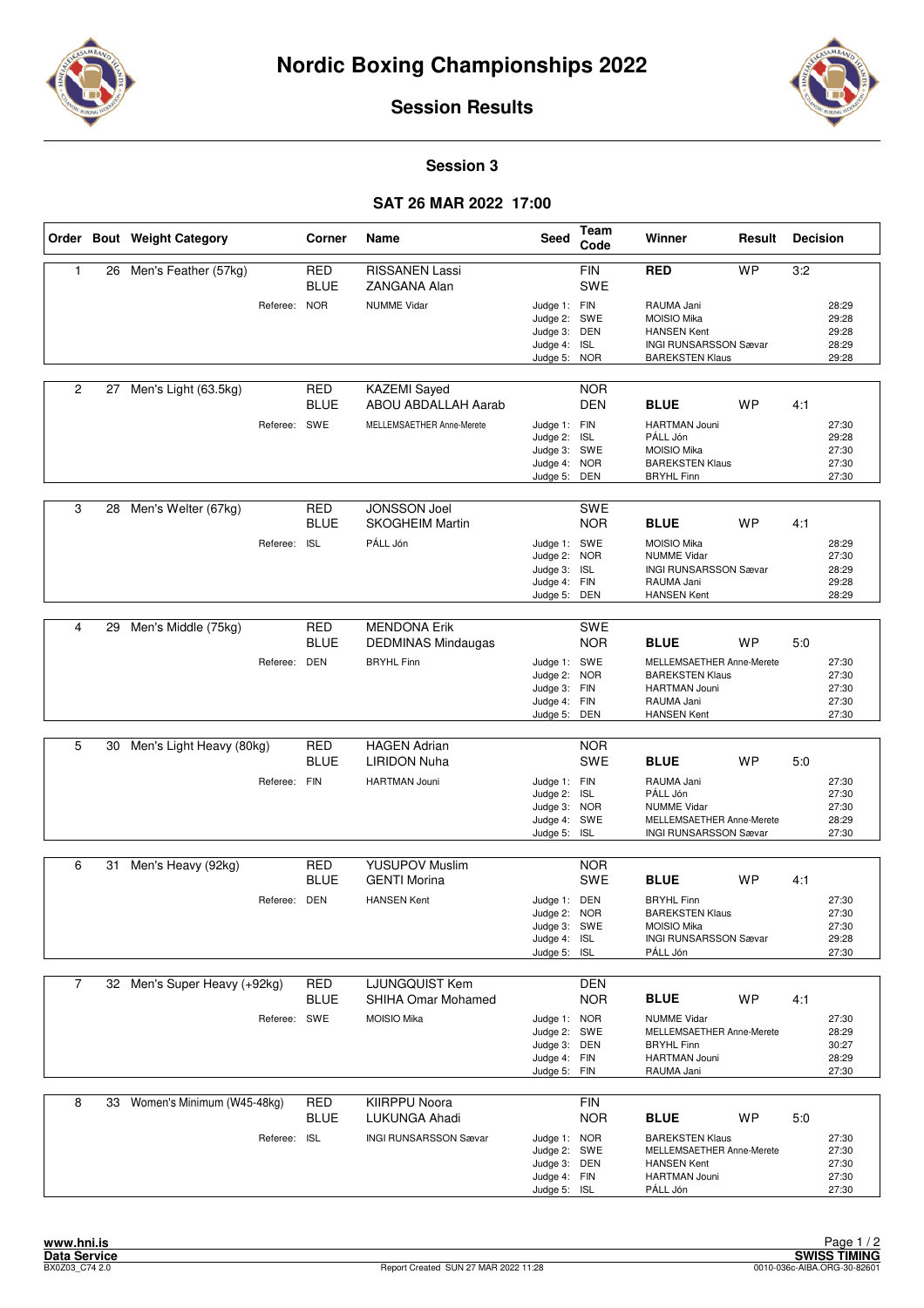



#### **Session 3**

# **SAT 26 MAR 2022 17:00**

|    |    | Order Bout Weight Category   | Corner                    | Name                                               | Seed                                                                         | Team<br>Code             | Winner                                                                                                                            | Result    | <b>Decision</b> |                                           |
|----|----|------------------------------|---------------------------|----------------------------------------------------|------------------------------------------------------------------------------|--------------------------|-----------------------------------------------------------------------------------------------------------------------------------|-----------|-----------------|-------------------------------------------|
| 9  | 34 | Women's Light Fly (W50kg)    | <b>RED</b><br><b>BLUE</b> | <b>MEHTALA Maria</b><br><b>LUNDBERG Tove</b>       |                                                                              | <b>FIN</b><br><b>SWE</b> | <b>BLUE</b>                                                                                                                       | <b>WP</b> | 3:2             |                                           |
|    |    | Referee:                     | <b>DEN</b>                | <b>BRYHL Finn</b>                                  | Judge 1: DEN<br>Judge 2: FIN<br>Judge 3: SWE<br>Judge 4: NOR<br>Judge 5: ISL |                          | <b>HANSEN Kent</b><br>RAUMA Jani<br><b>MOISIO Mika</b><br><b>NUMME Vidar</b><br>PÁLL Jón                                          |           |                 | 30:27<br>29:28<br>27:30<br>27:30<br>27:30 |
| 10 | 35 | Women's Bantam (W54kg)       | RED<br><b>BLUE</b>        | <b>SVENSON Sara</b><br><b>JOKIAHO Emma</b>         |                                                                              | <b>SWE</b><br><b>FIN</b> | <b>RED</b>                                                                                                                        | <b>WP</b> | 4:1             |                                           |
|    |    | Referee: DEN                 |                           | <b>HANSEN Kent</b>                                 | Judge 1: FIN<br>Judge 2: ISL<br>Judge 3: NOR<br>Judge 4: SWE<br>Judge 5: NOR |                          | <b>HARTMAN Jouni</b><br><b>INGI RUNSARSSON Sævar</b><br><b>BAREKSTEN Klaus</b><br>MELLEMSAETHER Anne-Merete<br><b>NUMME Vidar</b> |           |                 | 28:29<br>29:28<br>29:28<br>29:28<br>30:27 |
| 11 |    | 36 Women's Feather (W57kg)   | <b>RED</b><br><b>BLUE</b> | <b>LUKKARILA Saara</b><br><b>MORTENSEN Melissa</b> |                                                                              | <b>FIN</b><br><b>DEN</b> | <b>BLUE</b>                                                                                                                       | <b>WP</b> | 5:0             |                                           |
|    |    | Referee: SWE                 |                           | MOISIO Mika                                        | Judge 1: DEN<br>Judge 2: SWE<br>Judge 3: FIN<br>Judge 4: NOR<br>Judge 5: ISL |                          | <b>BRYHL Finn</b><br>MELLEMSAETHER Anne-Merete<br>RAUMA Jani<br><b>BAREKSTEN Klaus</b><br><b>INGI RUNSARSSON Sævar</b>            |           |                 | 27:30<br>27:30<br>27:30<br>26:30<br>26:30 |
| 12 | 37 | Women's Light (W60kg)        | RED<br><b>BLUE</b>        | <b>VIANTIE Anni</b><br><b>ALEXIUSSON Agnes</b>     |                                                                              | <b>FIN</b><br><b>SWE</b> | <b>BLUE</b>                                                                                                                       | <b>WP</b> | 5:0             |                                           |
|    |    | Referee: NOR                 |                           | <b>NUMME Vidar</b>                                 | Judge 1: FIN<br>Judge 2: DEN<br>Judge 3: SWE<br>Judge 4:<br>Judge 5: DEN     | <b>ISL</b>               | RAUMA Jani<br><b>HANSEN Kent</b><br>MELLEMSAETHER Anne-Merete<br>PÁLL Jón<br><b>BRYHL Finn</b>                                    |           |                 | 27:30<br>27:30<br>27:30<br>27:30<br>28:29 |
| 13 |    | 38 Women's Welter (W66kg)    | <b>RED</b><br><b>BLUE</b> | LUNDBERG Jenny<br><b>ANGELSEN Madeleine</b>        |                                                                              | <b>SWE</b><br><b>NOR</b> | <b>BLUE</b>                                                                                                                       | <b>WP</b> | 5:0             |                                           |
|    |    | Referee: ISL                 |                           | PÁLL Jón                                           | Judge 1: SWE<br>Judge 2:<br>Judge 3: DEN<br>Judge 4:<br>Judge 5: NOR         | <b>FIN</b><br><b>DEN</b> | <b>MOISIO Mika</b><br>HARTMAN Jouni<br><b>HANSEN Kent</b><br><b>BRYHL Finn</b><br><b>BAREKSTEN Klaus</b>                          |           |                 | 27:30<br>27:30<br>27:30<br>27:30<br>27:30 |
| 14 | 39 | Women's Light Middle (W70kg) | <b>RED</b><br><b>BLUE</b> | <b>HOLGERSSON Love</b><br><b>KOVALAINEN Krista</b> |                                                                              | <b>SWE</b><br><b>FIN</b> | <b>RED</b>                                                                                                                        | <b>WP</b> | 5:0             |                                           |
|    |    | Referee: DEN                 |                           | <b>HANSEN Kent</b>                                 | Judge 1: NOR<br>Judge 2:<br>Judge 3: FIN<br>Judge 4: SWE<br>Judge 5: NOR     | <b>ISL</b>               | <b>NUMME Vidar</b><br><b>INGI RUNSARSSON Sævar</b><br><b>HARTMAN Jouni</b><br><b>MOISIO Mika</b><br><b>BAREKSTEN Klaus</b>        |           |                 | 30:27<br>30:27<br>30:27<br>30:27<br>30:27 |

**Win on points**